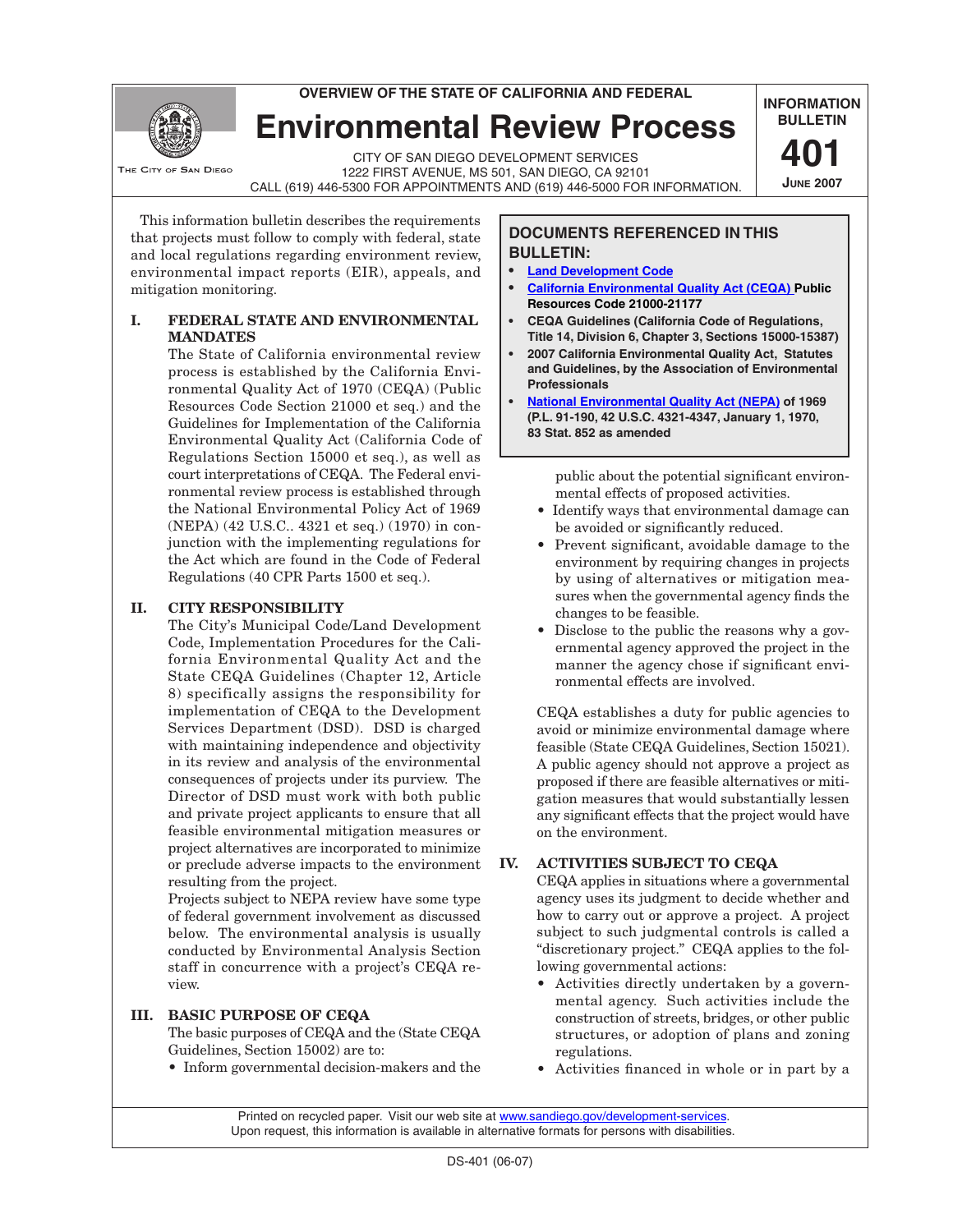governmental agency.

- Private activities that require approval from a governmental agency such as rezoning, tentative subdivision maps, planned development permits, conditional use permits, and site development permits.
- A private action is not subject to CEQA unless the action involves governmental participation, financing or approval.

#### **V. ACTIVITIES SUBJECT TO NEPA**

NEPA (National Environmental Protection Act) was signed into Federal law in December, 1969. Projects which are subject to NEPA review are those projects (both public and private) that receive federal financial assistance, occur on federal property, and/or receive federal permits. Since each federal agency is responsible for administering NEPA for those projects they fund or permit, environmental analysis criteria can vary among individual agencies. Federal courts have also assumed an extensive role in the interpretation and administration of NEPA. Some limited NEPA review is done by city staff in conjunction with community development block grant projects and/or federally funded projects.

#### **VI. ORGANIZATION OF THE ENVIRONMENTAL ANALYSIS SECTION**

Under the direction of the DSD Director, the Environmental Analysis Section (EAS) of the Entitlements Division is responsible for the review of projects and activities under CEQA. Projects include both public and private development undertakings. EAS staff consists of professional planners who specialize in environmental analysis.

#### **VII. ENVIRONMENTAL REVIEW PROCESS A. Exemptions**

The first task in environmental review is to conduct a preliminary review to determine if the activity is subject to or exempt from CEQA based on four general measures:

- 1. It must be determined if the activity is a project as defined by CEQA.
- 2. The State Legislature has mandated that certain activities such as emergency projects and the issuance of ministerial permits, such as building permits, are statutorily exempt from CEQA.
- 3 The State Secretary of Resources has established categories of projects which have been determined not to have a significant effect on the environment, such as minor additions to existing facilities, and actions by regulatory agencies for the protection of

the environment. However these categorical exemptions cannot be applied if there is substantial evidence that the activity may result in a significant environmental impact.

4. If a preliminary evaluation enables determinations that there is no possibility that the project may have a significant effect on the environment, then no further action is required under CEQA (see Figure 1).

The time that it takes to complete an exemption averages two to four weeks after the receipt of the project application. If a determination for an exemption cannot be made at this time due to unresolved environmental issues, the project will proceed to the initial study phase of the review process.

#### **B. Initial Study**

If a project is not conclusively exempt from environmental review, EAS will conduct a preliminary analysis, referred to as an Initial Study, to determine whether the project may have a significant effect upon the environment.

All phases of project planning, implementation, and operation must be considered in the Initial Study of the project. The Initial Study includes, a checklist with references, and a brief report with a discussion of the project description and location. It also discusses the project's environmental impacts, if any, and includes appropriate maps and figures.

The purpose of an Initial Study is to provide staff with information to use as the basis for deciding whether to prepare an Environmental Impact Report (EIR), Mitigated Negative Declaration (MND), or Negative Declaration (ND) (State CEQA Guidelines, Section 15063). An Initial Study can eliminate the need for unnecessary EIRs by enabling modification of a project to mitigate adverse impacts before an EIR is prepared, thereby qualifying the project for a MND or ND. If an EIR is required, an Initial Study can assist in its preparation by focusing the EIR on the effects determined to be significant, as well as identifying and explaining the reasons for determining nonsignificant effects. Initial Studies also provide documentation of the factual basis for the finding in a MND or ND that a project will not have a significant effect on the environment.

EAS may determine that additional information is required before the Initial Study and determination of potential impacts can be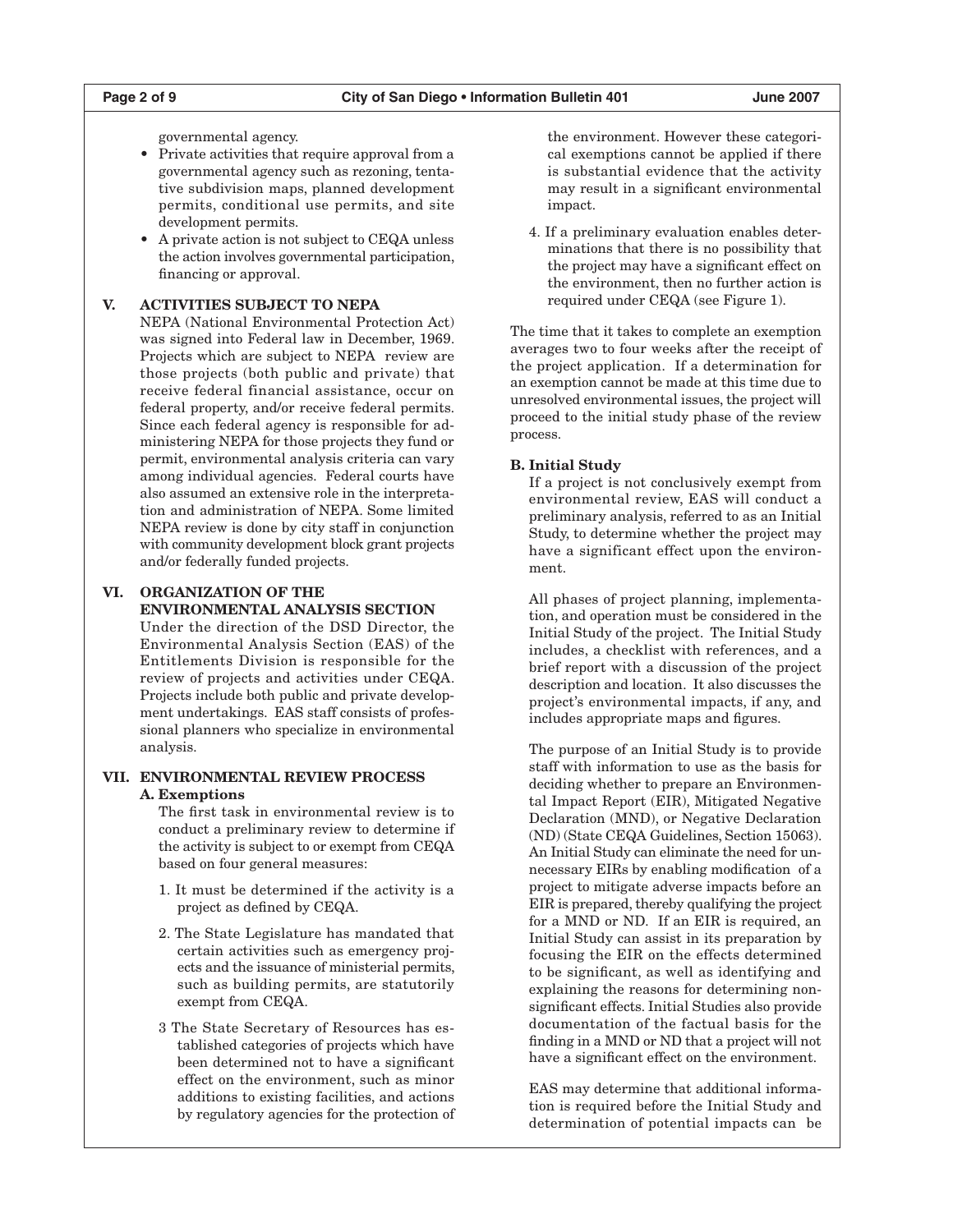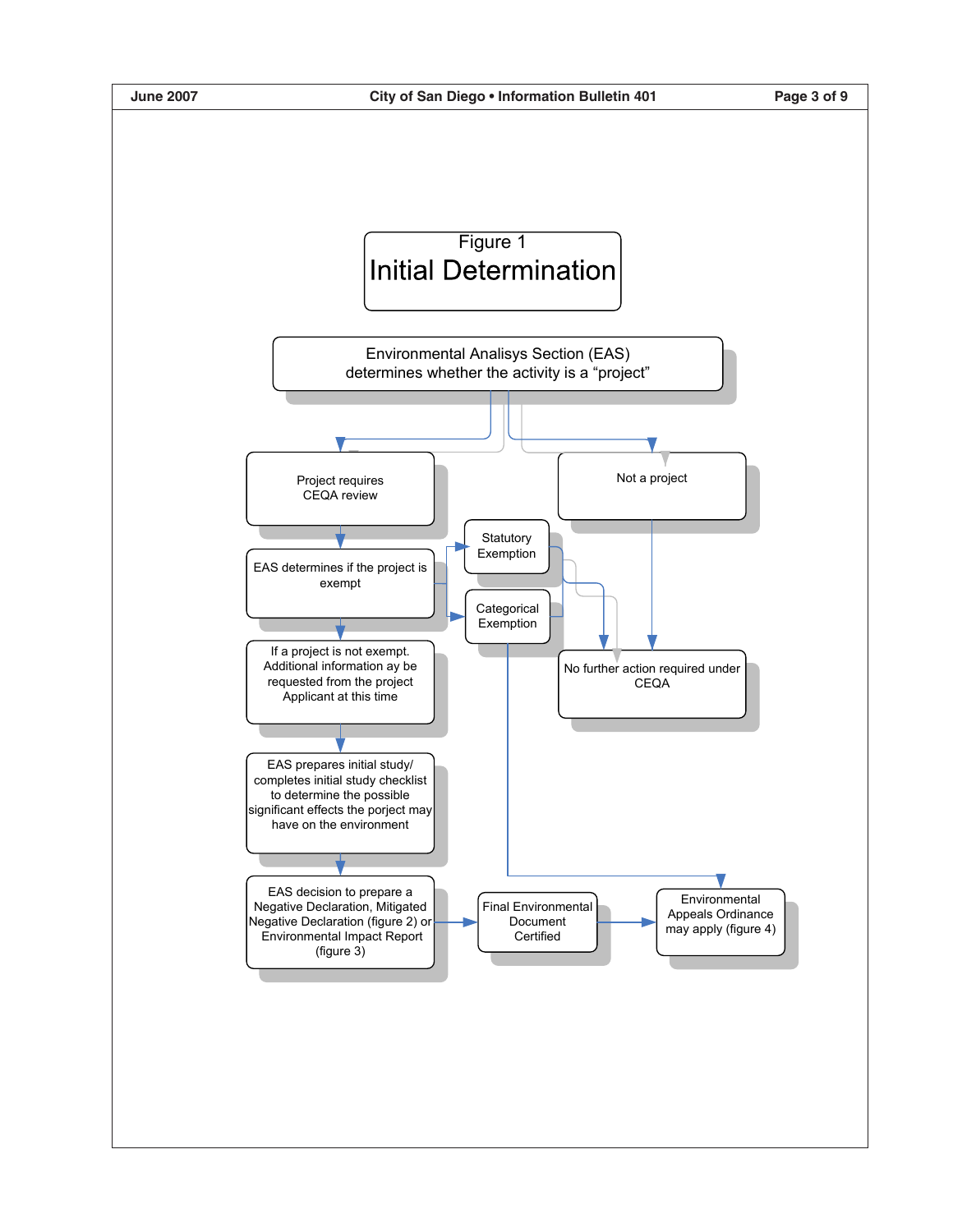

\* The public review period for a draft ND/MND is 20 or 30 calendar days.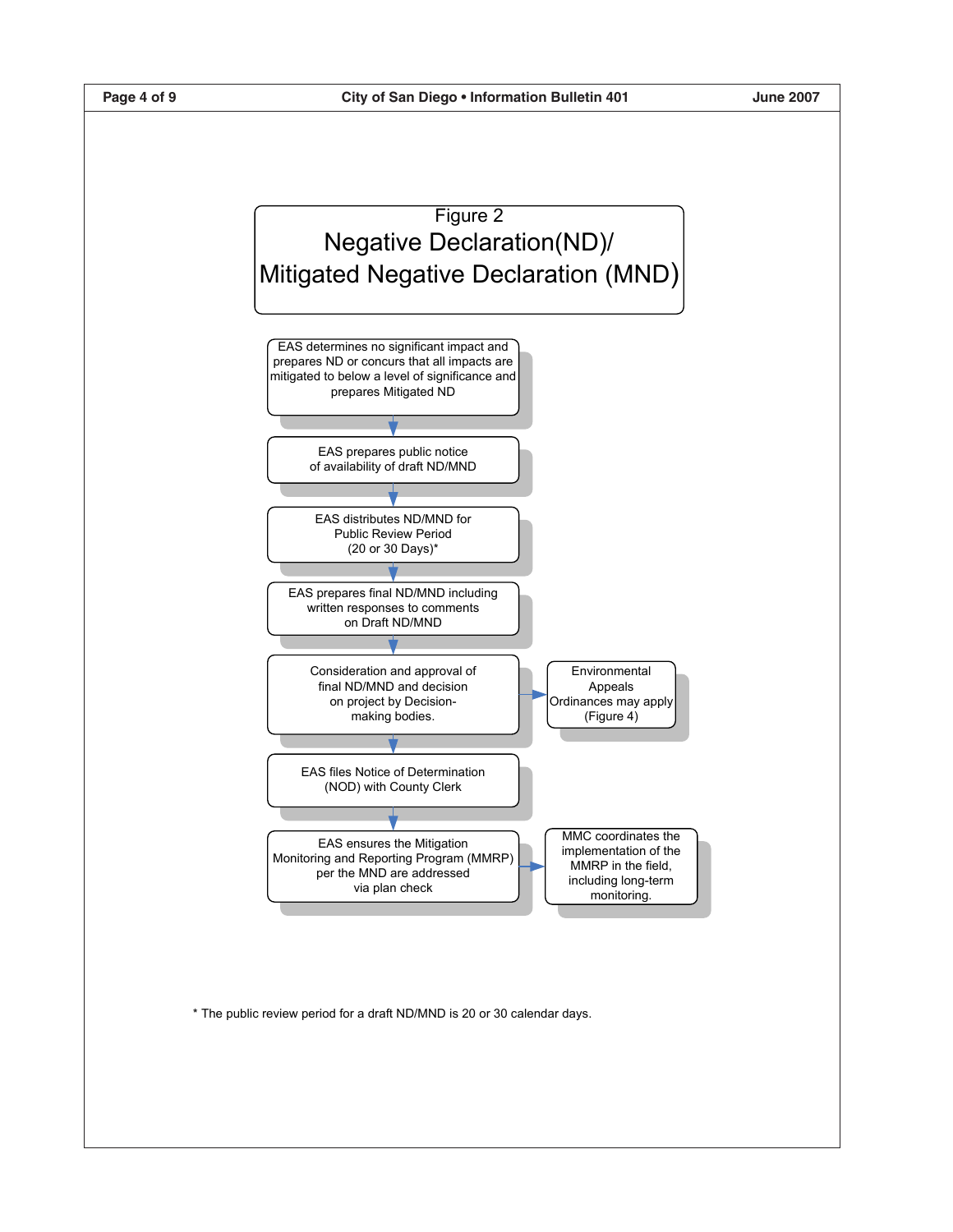completed. This information may include technical studies that address issues such as noise, geology/soils, water quality, biology, and historical resources, This process is referred to as an Extended Initial Study.

#### **C. Negative Declaration/Mitigated Negative Declaration**

If, after completing the Initial Study, it can be determined that there is no potential for significant impacts, EAS will prepare Negative Declaration (ND) (see Figure 1). If the Initial Study identified potentially significant impacts, but the applicant revises the project or agrees to enforceable conditions which would mitigate the identified significant impacts, a Mitigated Negative Declaration (MND) will be prepared.

The ND includes a brief description of the project, project name, legal description, project applicant and the proposed finding that the project will not have a significant effect on the environment. In the case of a MND the document includes specific mitigation measures and a Mitigation, Monitoring and Reporting Program (MMRP) to be included in the project to avoid or reduce potentially significant impacts. The Initial Study documenting the reasons to support the findings is attached to the ND or MND. Figure 2 illustrates the ND/ MND process that includes a published Notice of Availability and a 20 or 30 calendar day public review period for the draft document. Completion of a ND/MND will take an average of two to six months after the environmental determination is made.

If NEPA applies and a project has no significant impacts, a Finding of No Significant Impact (FONSI) is prepared and combined with a CEQA Negative Declaration. If mitigation is required for potentially significant impacts, then a FONSI (with mitigation) is prepared and combined with a CEQA Mitigated Negative Declaration (see Figure 2).

#### **D. Environmental Impact Report**

If there is substantial evidence (as defined in Section 15384 of the CEQA Guidelines) that the project may have a significant effect on the environment (as defined in Section 15382 of the CEQA Guidelines), an EIR is prepared. The EAS analyst discuses this determination and the issues to be addressed in the EIR with the Assistant Deputy Director and senior environmental staff, with the goal of ensuring consistency in environmental determinations. The EIR is a detailed report describing the project, analyzing its significant environmental effects, and discussing ways to mitigate or avoid the effects. Figure 3 illustrates the EIR process. The majority of EIRs are prepared by consultants, who although hired by the applicant, are under the supervision of EAS staff. Completion of an EIR can vary from six to twelve months, and in the case of more complex projects, the process may take longer. If NEPA applies, an Environmental Impact Statement (EIS) is prepared. A joint EIR/EIS is prepared if a project requires both state and federal clearance. An EIR/EIS should provide a full discussion of significant environmental impacts and should inform the public and decision-makers of the reasonable alternatives that would avoid or minimize adverse impacts.

The majority of EIR/EISs are prepared by consultants who are retained by the project applicant. Completion of an EIR/EIS can vary from about eight months to two years, depending on its complexity.

#### **E. Substantial Evidence and Significant Effect**

When determining whether a Negative Declaration or an EIR is to be prepared, the key phrases are "substantial evidence" and "significant effect." (State CEQA Guidelines, Sections 15384 and 15382).

"Substantial evidence" as used in these guidelines means enough relevant information and reasonable inferences from this information that a fair argument can be made to support a conclusion, even though other conclusions might also be reached. Whether a fair argument can be made that the project may have a significant effect on the environment is to be determined by examining the whole record before the lead agency. Argument, speculation, unsubstantiated opinion or narrative, evidence which is clearly erroneous or inaccurate, or evidence of social or economic impacts that do not contribute to or are not caused by physical impacts on the environment does not constitute substantial evidence.

Per Sections 15382 and 15064 of the CEQA Guidelines, significant effect on the environment means "a substantial, or potentially substantial, adverse change in any of the physical conditions within the area affected by the project..." "The determination of whether a project may have a significant effect on the environment calls for careful judgement on the part of the public agency involved, based to the extent possible on scientific and factual data."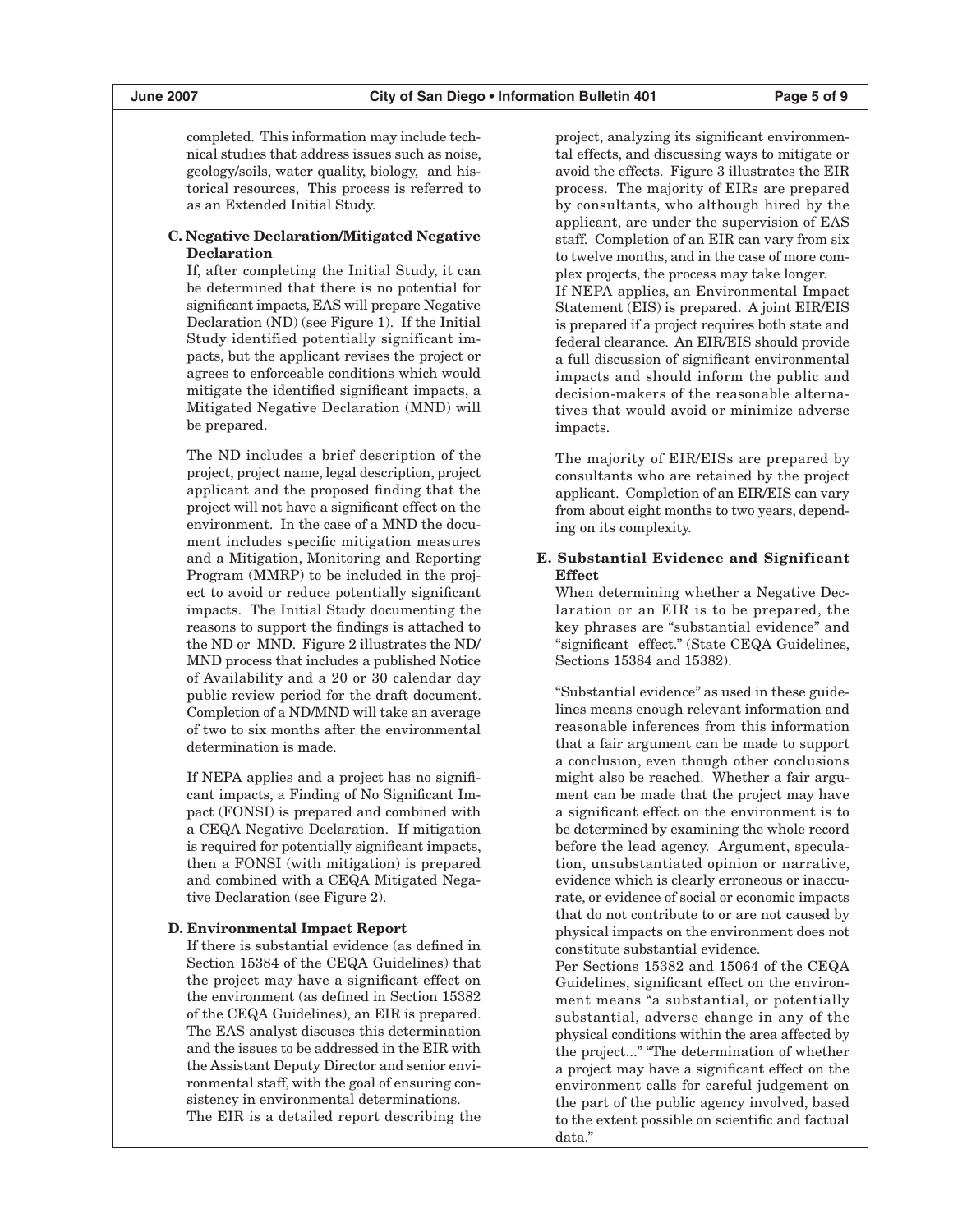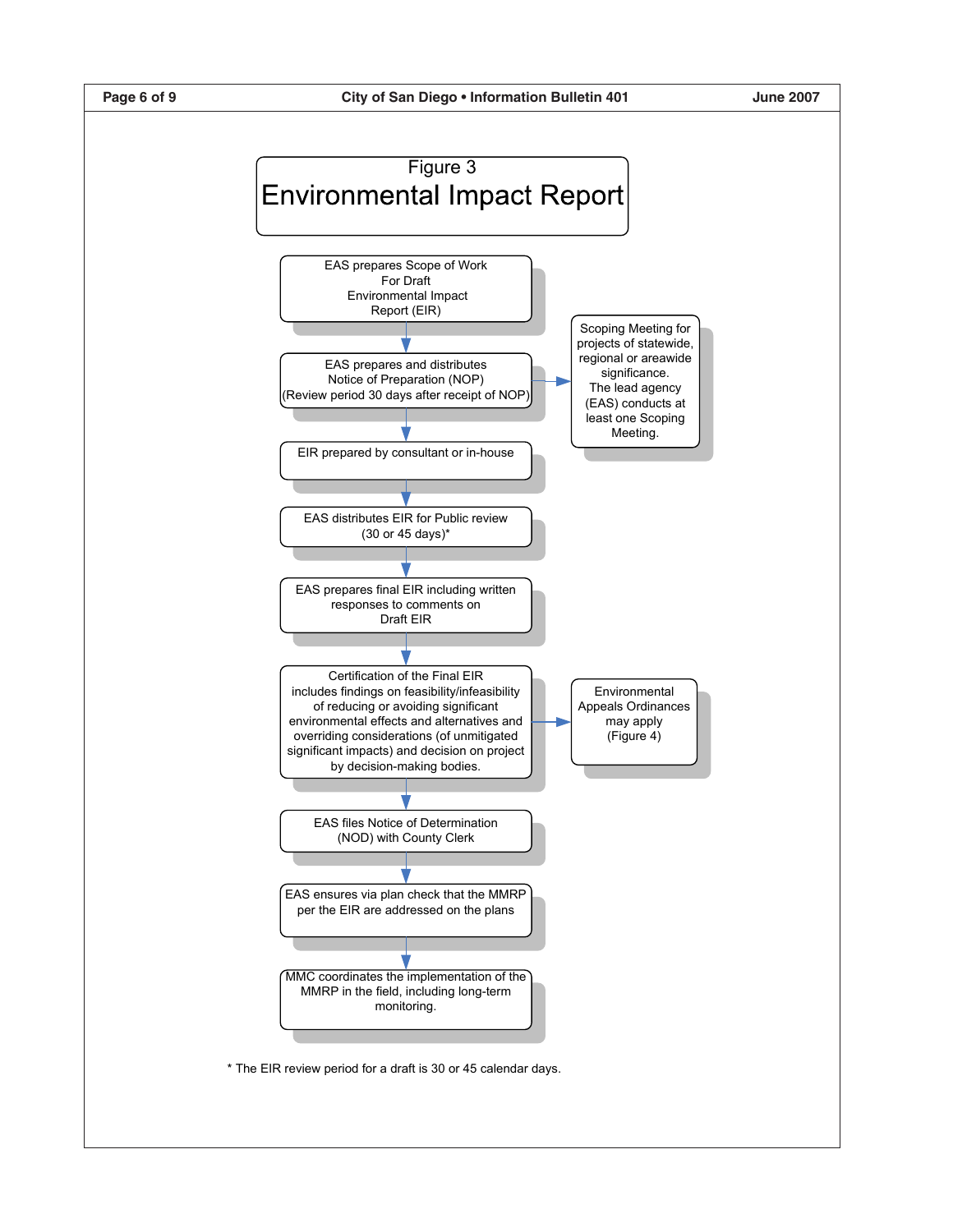### **F. Standards for Adequacy of an EIR**

CEQA requires that an EIR should be prepared with a sufficient degree of analysis to provide decision-makers with information which enables them to make a decision, that intelligently takes into account the project's environmental consequences. An evaluation of the environmental effects of a proposed project need not be exhaustive, but the sufficiency of an EIR is to be reviewed in the light of what is reasonably feasible. Disagreement among experts does not make an EIR inadequate, but the EIR should summarize the main points of disagreement among the experts. The courts have looked not for perfection, but for adequacy, completeness, and a good faith effort at full disclosure. (State CEQA Guidelines, Section 15151)

#### **G. Notice of Preparation and Determination of Scope of EIR**

Immediately after deciding that an EIR is neccesary for a project, CEQA requires that the lead agency send a Notice of Preparation that an EIR will be prepared to the State Clearinghouse and each responsible and trustee agency. The purpose of the Notice of Preparation is to solicit comments and input on the scope of the EIR. Responses to the Notice of Preparation are required within 30 days of receipt of the notice. (State CEQA Guidelines, Section 15082)

Additionally, for projects of statewide, regional or area wide significance, the lead agency must conduct at least one public scoping meeting. A notice of the scoping meeting must be sent by the lead agency to any county or city that borders the project, any responsible agency, any public agency that has jurisdiction over the project by law, and any organization or individual who has filed a written request for the notice. It is possible to combine both the Notice of Preparation of an EIR and notice of the scoping meeting into one notice.

#### **H. Mitigation, Monitoring and Reporting Program**

Public Resources Code Section 21081.6 requires that public agencies "shall adopt a reporting or monitoring program for the changes to the project or conditions of project approval, adopted to mitigate or avoid significant effects on the environment." The Entitlement Division is the primary group responsible for ensuring that mitigation measures are implemented. Entitlement works with other DSD Divisions and City Departments to ensure compliance with codes and permit conditions during project implementation. The four basic steps in the monitoring program are as follows: 1) Discretionary Permit Review; 2) Plan Check; 3) Permit Compliance; and 4) Long Term Compliance.

#### **I. Alternatives**

A key element of the EIR is the Alternatives section. CEQA requires discussion of a range of reasonable alternatives to the project, or to the location of the project that could feasibly attain the basic objectives of the project. The EIR should evaluate the comparative merits of alternatives and should focus on alternatives capable of eliminating any significant adverse environmental effects or reducing them to a level of insignificance, even if the alternative would impede to some degree the attainment of the project objectives, or would be more costly.

The range of alternatives required in an EIR is governed by the "rule of reason" that requires the EIR to set forth only those alternatives necessary to permit a reasoned choice. The key issue is whether the selection and discussion of alternatives fosters informed decisionmaking and public participation. An EIR need not consider an alternative whose effect cannot be reasonably ascertained and whose implementation is remote and speculative.

Within an EIS, NEPA requires not only a full and fair discussion of reasonable alternatives, but environmental analysis of each alternative equal to the analysis given to the initial project proposed. An EIS must also include the alternative of "no action" and its comparative merits. For those alternatives which were eliminated from detailed study for a project proposal, the EIS must briefly discuss the reasons for their having been eliminated.

#### **J. Noticing Requirements**

Notice of availability of environmental documents for public review and comment is published one time in the officially designated City newspaper (San Diego Daily Transcript), posted on the City's official web site, and sent by Entitlement Division to appropriate trustee and responsible agencies and to organizations and individuals who have previously requested such notice. Notice of availability is also sent to the officially recognized community planning group representing the planning area involved, as well as to the local library.

#### **K. Public Review and Comment**

Once a draft environmental document has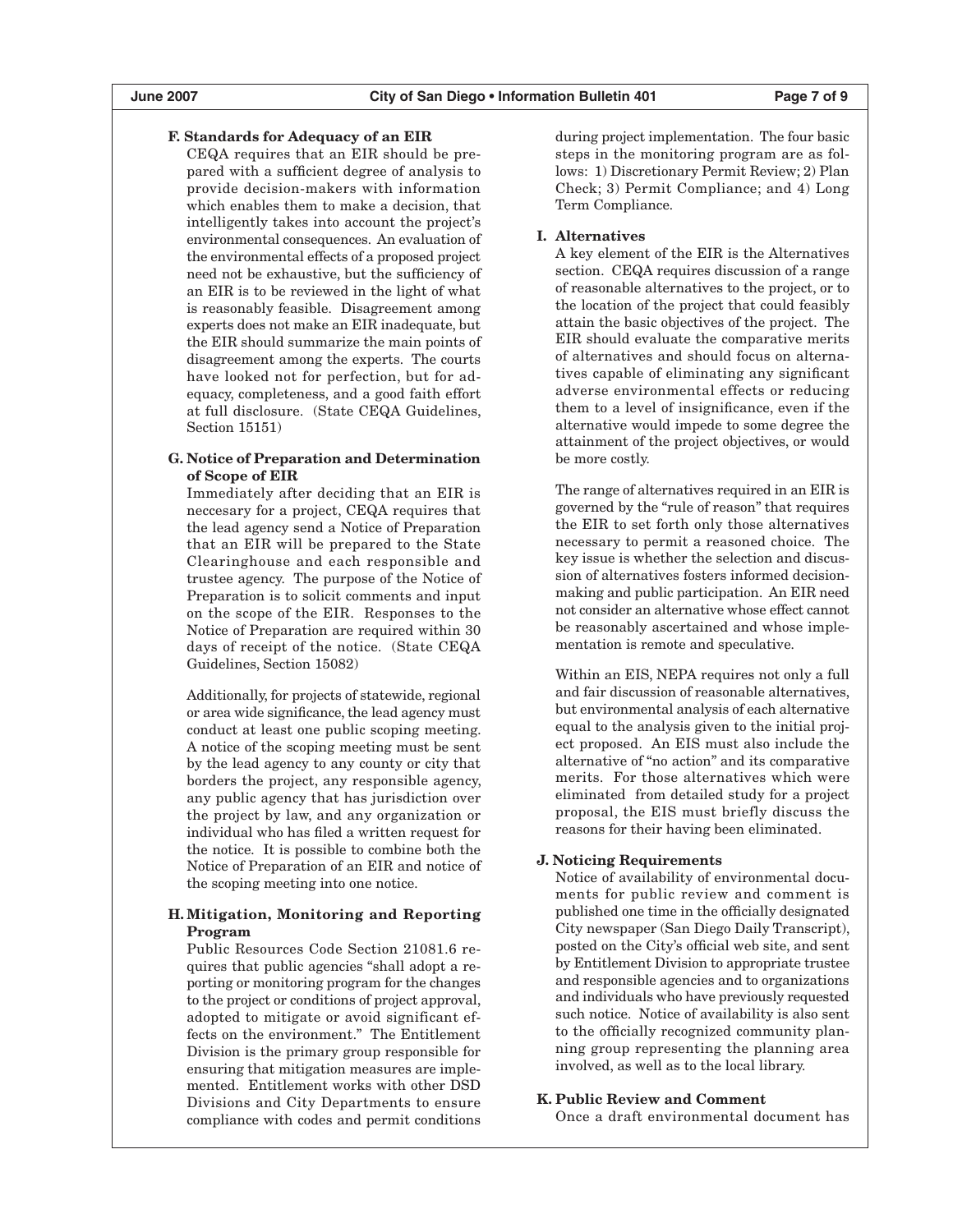

\* These procedures do not affect the need or process for posting Notice of Exemption or Notices of Determination per CEQA